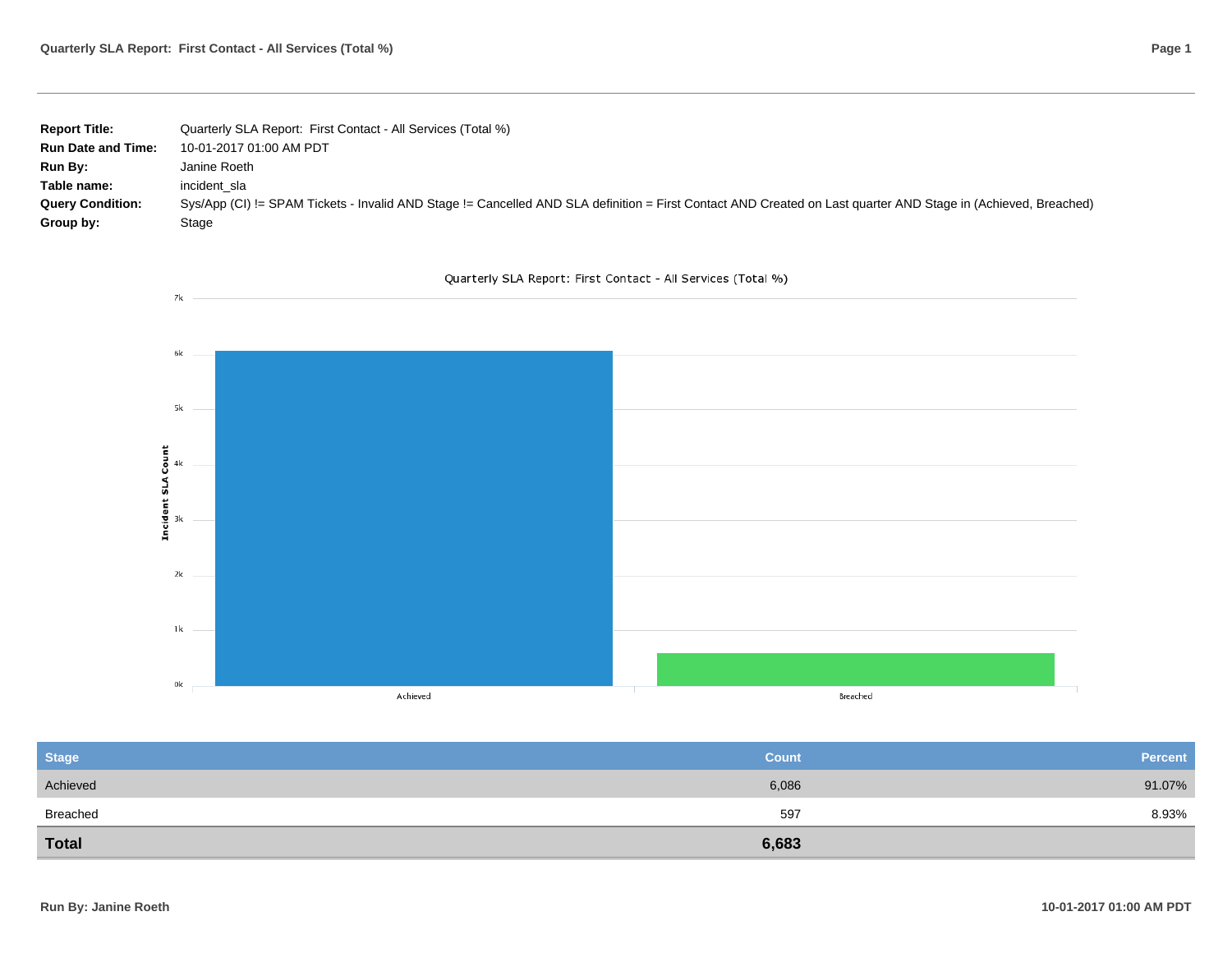| <b>Report Title:</b>      | Quarterly SLA Report: First Contact - All Services                                                                                                             |
|---------------------------|----------------------------------------------------------------------------------------------------------------------------------------------------------------|
| <b>Run Date and Time:</b> | 10-01-2017 01:00 AM PDT                                                                                                                                        |
| <b>Run By:</b>            | Janine Roeth                                                                                                                                                   |
| Table name:               | incident sla                                                                                                                                                   |
| <b>Query Condition:</b>   | Sys/App (CI) != SPAM Tickets - Invalid AND Stage != Cancelled AND SLA definition = First Contact AND Created on Last quarter AND Stage in (Achieved, Breached) |
| Group by:                 | Service                                                                                                                                                        |





| <b>Service Totals</b>               | <b>Count Totals</b> | <b>Percent</b> |
|-------------------------------------|---------------------|----------------|
| <b>Accounts and Passwords Total</b> | 970                 | 14.51%         |
| Desktop Support (SDS) Total         | 637                 | $9.53\%$       |
| UC System Wide Applications Total   | 438                 | 6.55%          |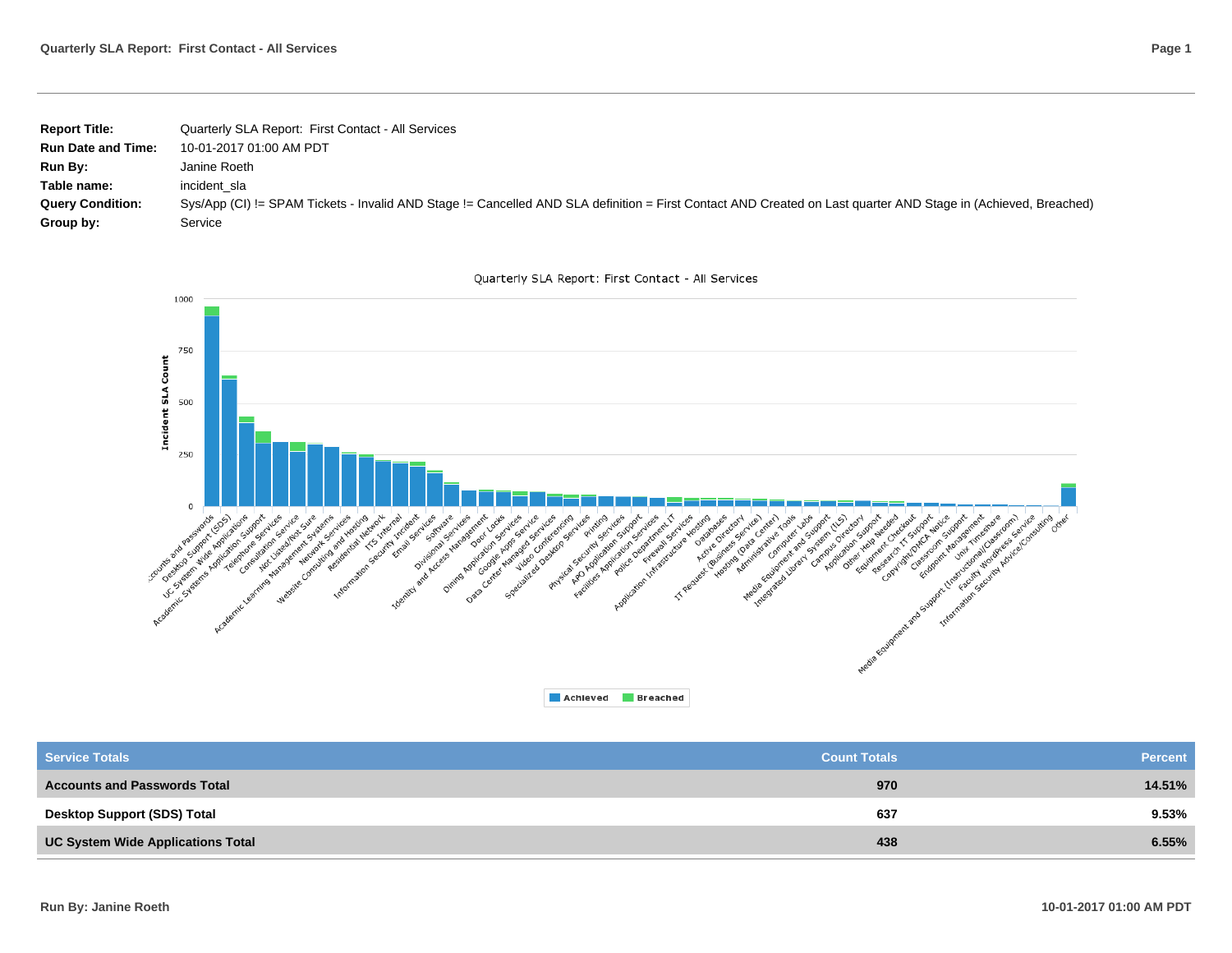| <b>Service Totals</b>                                | <b>Count Totals</b> | Percent |
|------------------------------------------------------|---------------------|---------|
| <b>Academic Systems Application Support Total</b>    | 364                 | 5.45%   |
| <b>Telephone Services Total</b>                      | 317                 | 4.74%   |
| <b>Consultation Service Total</b>                    | 313                 | 4.68%   |
| Not Listed/Not Sure Total                            | 308                 | 4.61%   |
| <b>Academic Learning Management Systems</b><br>Total | 294                 | 4.4%    |
| <b>Network Services Total</b>                        | 263                 | 3.94%   |
| <b>Website Consulting and Hosting Total</b>          | 254                 | 3.8%    |
| <b>Residential Network Total</b>                     | 226                 | 3.38%   |
| <b>ITS Internal Total</b>                            | 219                 | 3.28%   |
| <b>Information Security Incident Total</b>           | 217                 | 3.25%   |
| <b>Email Services Total</b>                          | 178                 | 2.66%   |
| <b>Software Total</b>                                | 120                 | 1.8%    |
| <b>Divisional Services Total</b>                     | 84                  | 1.26%   |
| <b>Identity and Access Management Total</b>          | 84                  | 1.26%   |
| <b>Door Locks Total</b>                              | 79                  | 1.18%   |
| <b>Dining Application Services Total</b>             | 76                  | 1.14%   |
| <b>Google Apps Service Total</b>                     | 76                  | 1.14%   |
| Data Center Managed Services Total                   | 63                  | 0.94%   |
| <b>Video Conferencing Total</b>                      | 61                  | 0.91%   |
| <b>Specialized Desktop Services Total</b>            | 60                  | 0.9%    |
| <b>Printing Total</b>                                | 58                  | 0.87%   |
| <b>Physical Security Services Total</b>              | 53                  | 0.79%   |
| <b>APO Application Support Total</b>                 | 52                  | 0.78%   |
| <b>Facilities Application Services Total</b>         | 48                  | 0.72%   |
| <b>Police Department IT Total</b>                    | 47                  | 0.7%    |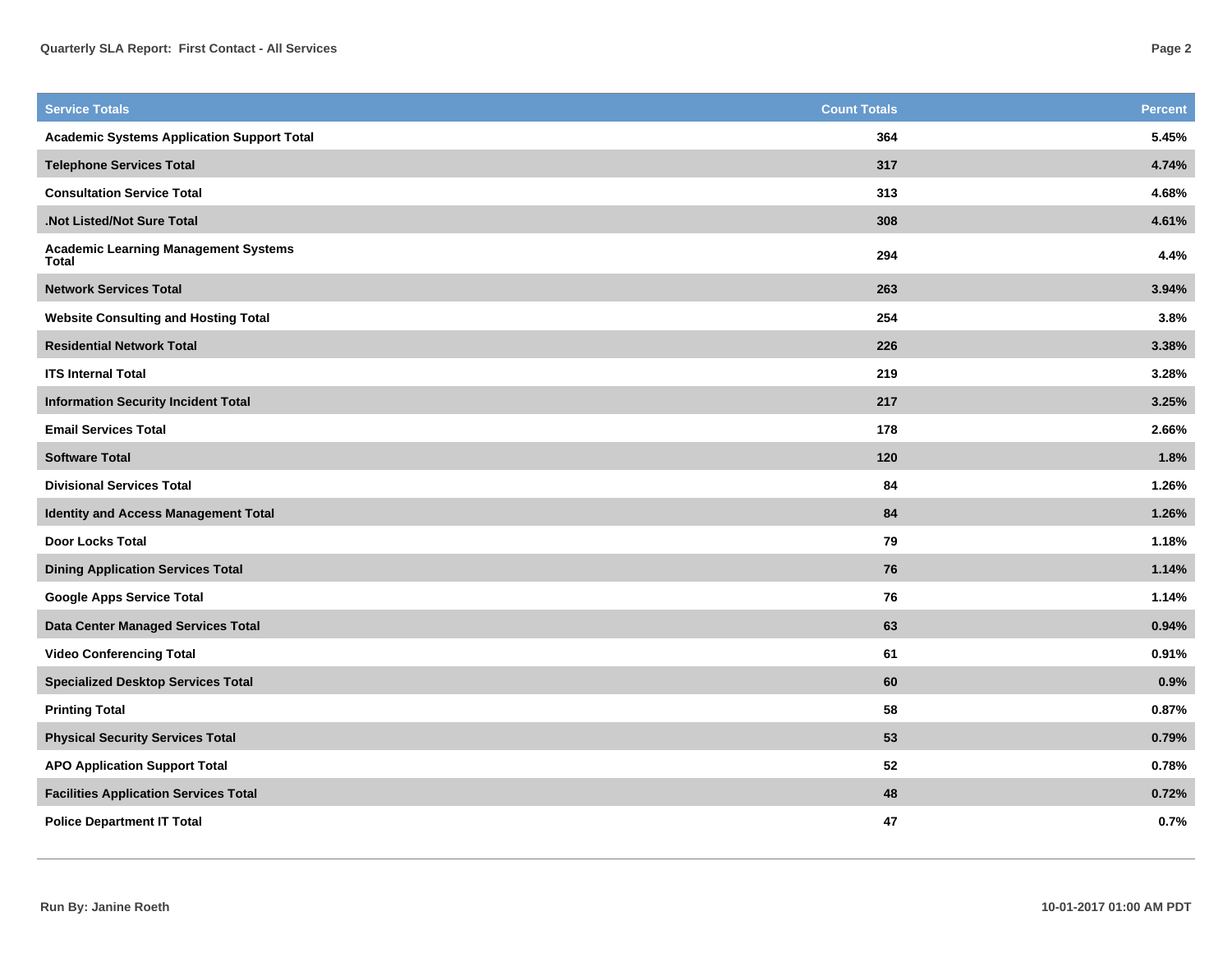| <b>Service Totals</b>                                                 | <b>Count Totals</b> | <b>Percent</b> |
|-----------------------------------------------------------------------|---------------------|----------------|
| <b>Firewall Services Total</b>                                        | 45                  | 0.67%          |
| <b>Application Infrastructure Hosting Total</b>                       | 44                  | 0.66%          |
| <b>Databases Total</b>                                                | 43                  | 0.64%          |
| <b>Active Directory Total</b>                                         | 41                  | 0.61%          |
| <b>IT Request (Business Service) Total</b>                            | 39                  | 0.58%          |
| <b>Hosting (Data Center) Total</b>                                    | 38                  | 0.57%          |
| <b>Administrative Tools Total</b>                                     | 35                  | 0.52%          |
| <b>Computer Labs Total</b>                                            | 35                  | 0.52%          |
| <b>Media Equipment and Support Total</b>                              | 35                  | 0.52%          |
| <b>Integrated Library System (ILS) Total</b>                          | 33                  | 0.49%          |
| <b>Campus Directory Total</b>                                         | 31                  | 0.46%          |
| <b>Application Support Total</b>                                      | 28                  | 0.42%          |
| <b>Other Help Needed Total</b>                                        | 26                  | 0.39%          |
| <b>Equipment Checkout Total</b>                                       | 23                  | 0.34%          |
| <b>Research IT Support Total</b>                                      | 21                  | 0.31%          |
| <b>Copyright/DMCA Notice Total</b>                                    | 17                  | 0.25%          |
| <b>Classroom Support Total</b>                                        | 15                  | 0.22%          |
| <b>Endpoint Management Total</b>                                      | 15                  | 0.22%          |
| <b>Unix Timeshare Total</b>                                           | 13                  | 0.19%          |
| <b>Media Equipment and Support</b><br>(Instructional/Classroom) Total | 12                  | 0.18%          |
| <b>Faculty WordPress Service Total</b>                                | 11                  | 0.16%          |
| <b>Information Security Advice/Consulting Total</b>                   | 9                   | 0.13%          |
| <b>Other Total</b>                                                    | 115                 | 1.72%          |

| Service                       | Stage    | <b>Count</b> | <b>Percent</b> |
|-------------------------------|----------|--------------|----------------|
| <b>Accounts and Passwords</b> | Achieved | 922          | 95.05%         |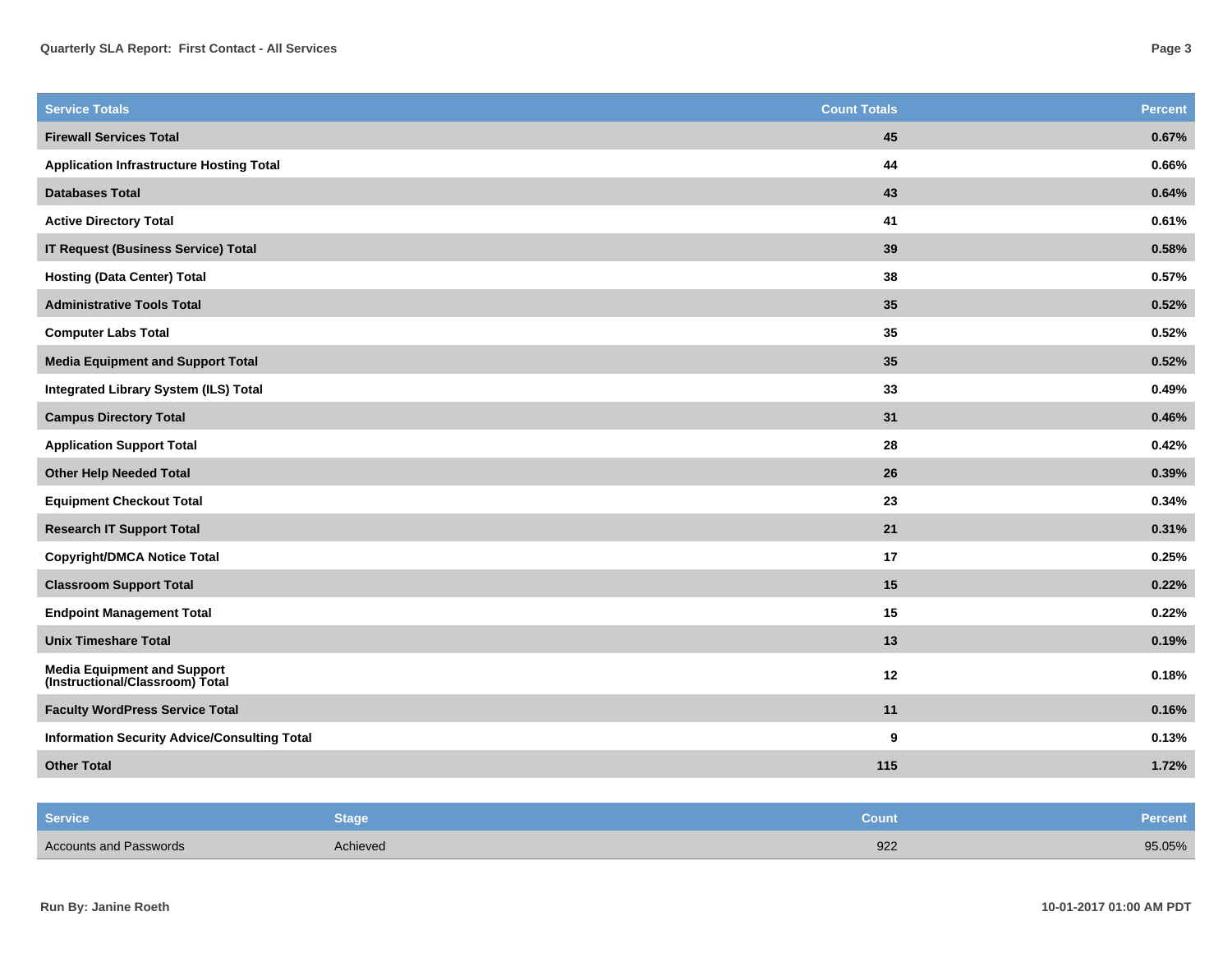| <b>Service</b>                       | <b>Stage</b>    | <b>Count</b>            | Percent |
|--------------------------------------|-----------------|-------------------------|---------|
|                                      | <b>Breached</b> | 48                      | 4.95%   |
|                                      |                 |                         |         |
| Desktop Support (SDS)                | Achieved        | 617                     | 96.86%  |
|                                      | <b>Breached</b> | $20\,$                  | 3.14%   |
|                                      |                 |                         |         |
| UC System Wide Applications          | Achieved        | 405                     | 92.47%  |
|                                      | Breached        | 33                      | 7.53%   |
|                                      |                 |                         |         |
| Academic Systems Application Support | Achieved        | 308                     | 84.62%  |
|                                      | <b>Breached</b> | 56                      | 15.38%  |
|                                      |                 |                         |         |
| <b>Telephone Services</b>            | Achieved        | 313                     | 98.74%  |
|                                      | <b>Breached</b> | $\overline{\mathbf{4}}$ | 1.26%   |
|                                      |                 |                         |         |
| <b>Consultation Service</b>          | Achieved        | 268                     | 85.62%  |
|                                      | Breached        | 45                      | 14.38%  |
|                                      |                 |                         |         |
| .Not Listed/Not Sure                 | Achieved        | 300                     | 97.4%   |
|                                      | <b>Breached</b> | $\bf 8$                 | 2.6%    |
|                                      |                 |                         |         |
| Academic Learning Management Systems | Achieved        | 290                     | 98.64%  |
|                                      | Breached        | 4                       | 1.36%   |
|                                      |                 |                         |         |
| <b>Network Services</b>              | Achieved        | 254                     | 96.58%  |
|                                      | <b>Breached</b> | $\boldsymbol{9}$        | 3.42%   |
|                                      |                 |                         |         |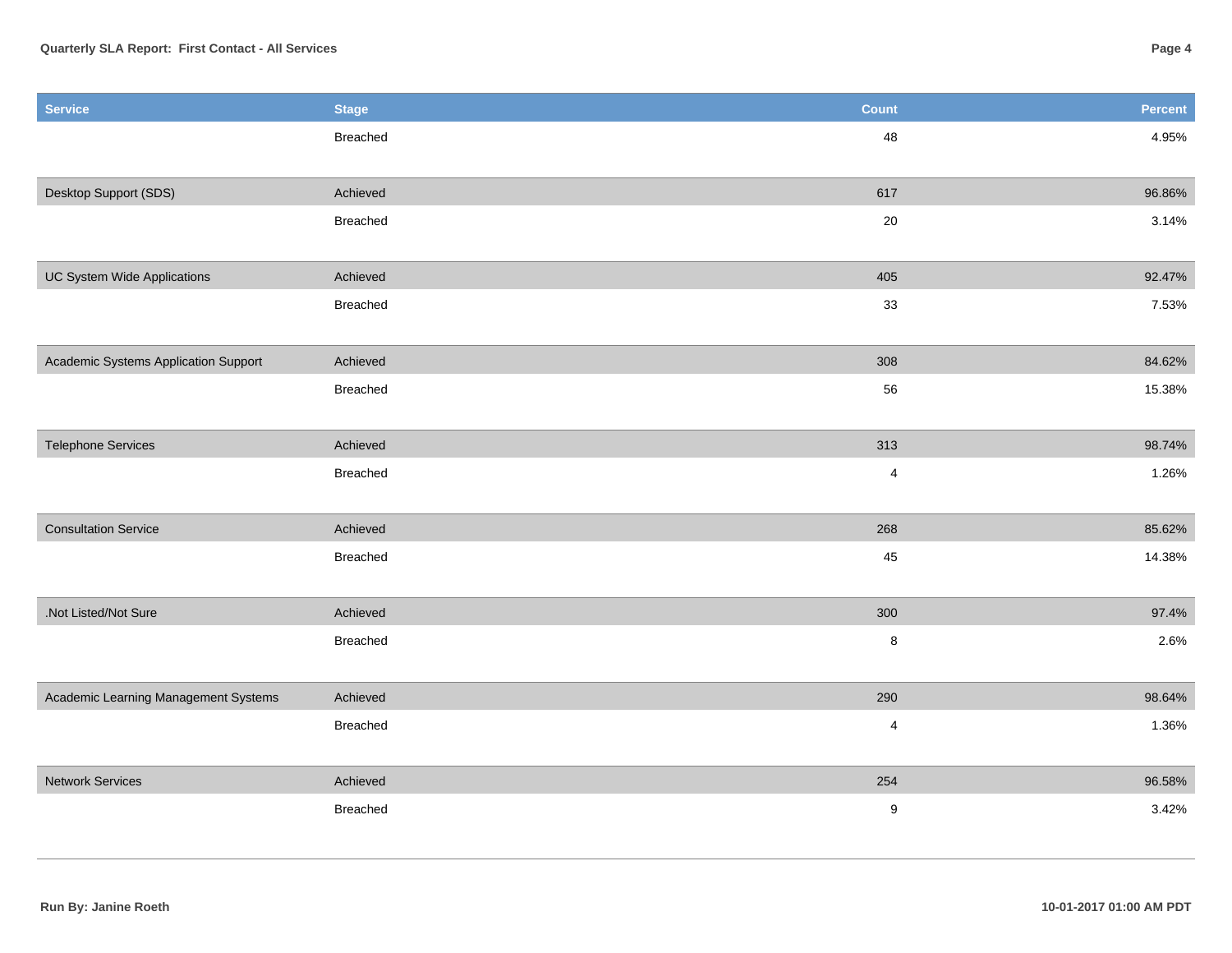## **Quarterly SLA Report: First Contact - All Services**

| <b>Service</b>                       | <b>Stage</b> | <b>Count</b>            | Percent |
|--------------------------------------|--------------|-------------------------|---------|
| Website Consulting and Hosting       | Achieved     | 242                     | 95.28%  |
|                                      | Breached     | 12                      | 4.72%   |
|                                      |              |                         |         |
| <b>Residential Network</b>           | Achieved     | 220                     | 97.35%  |
|                                      | Breached     | $\,6$                   | 2.65%   |
|                                      |              |                         |         |
| <b>ITS</b> Internal                  | Achieved     | 210                     | 95.89%  |
|                                      | Breached     | $\boldsymbol{9}$        | 4.11%   |
|                                      |              |                         |         |
| <b>Information Security Incident</b> | Achieved     | 195                     | 89.86%  |
|                                      | Breached     | 22                      | 10.14%  |
|                                      |              |                         |         |
| <b>Email Services</b>                | Achieved     | 163                     | 91.57%  |
|                                      | Breached     | 15                      | 8.43%   |
|                                      |              |                         |         |
| Software                             | Achieved     | 108                     | $90\%$  |
|                                      | Breached     | $12$                    | 10%     |
|                                      |              |                         |         |
| <b>Divisional Services</b>           | Achieved     | 80                      | 95.24%  |
|                                      | Breached     | $\overline{\mathbf{4}}$ | 4.76%   |
|                                      |              |                         |         |
| Identity and Access Management       | Achieved     | 73                      | 86.9%   |
|                                      | Breached     | 11                      | 13.1%   |
|                                      |              |                         |         |
| Door Locks                           | Achieved     | $71\,$                  | 89.87%  |
|                                      | Breached     | 8                       | 10.13%  |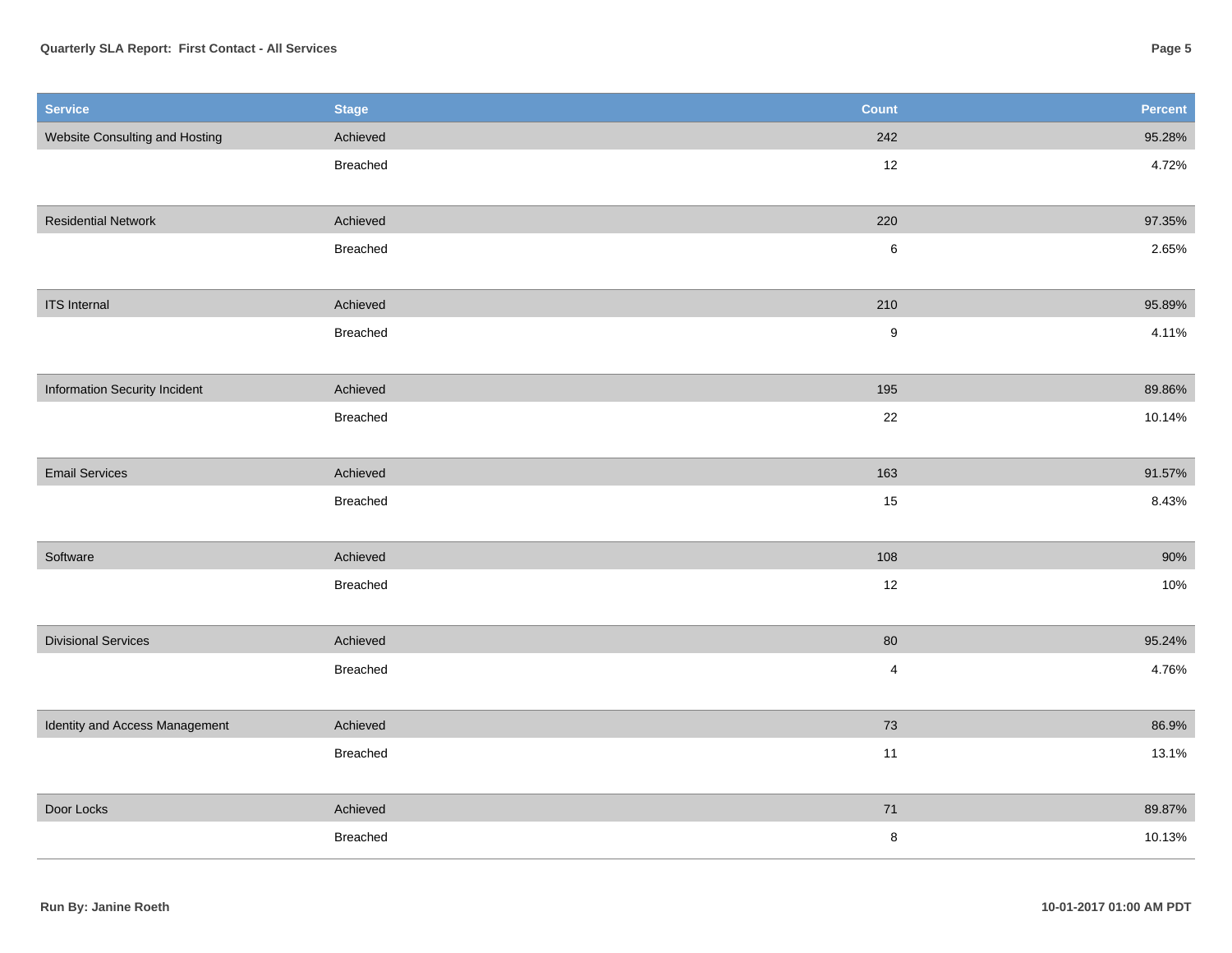| <b>Service</b>                         | <b>Stage</b>    | <b>Count</b>            | Percent |
|----------------------------------------|-----------------|-------------------------|---------|
|                                        |                 |                         |         |
| <b>Dining Application Services</b>     | Achieved        | 55                      | 72.37%  |
|                                        | Breached        | $21$                    | 27.63%  |
|                                        |                 |                         |         |
| Google Apps Service                    | Achieved        | 69                      | 90.79%  |
|                                        | Breached        | $\overline{7}$          | 9.21%   |
|                                        |                 |                         |         |
| Data Center Managed Services           | Achieved        | 50                      | 79.37%  |
|                                        | Breached        | 13                      | 20.63%  |
|                                        |                 |                         |         |
| Video Conferencing                     | Achieved        | 41                      | 67.21%  |
|                                        | Breached        | $20\,$                  | 32.79%  |
| Specialized Desktop Services           | Achieved        | 50                      | 83.33%  |
|                                        | <b>Breached</b> | 10                      |         |
|                                        |                 |                         | 16.67%  |
| Printing                               | Achieved        | 54                      | 93.1%   |
|                                        | Breached        | $\overline{\mathbf{4}}$ | 6.9%    |
|                                        |                 |                         |         |
| <b>Physical Security Services</b>      | Achieved        | 49                      | 92.45%  |
|                                        | Breached        | $\sqrt{4}$              | 7.55%   |
|                                        |                 |                         |         |
| <b>APO Application Support</b>         | Achieved        | 47                      | 90.38%  |
|                                        | Breached        | $\sqrt{5}$              | 9.62%   |
|                                        |                 |                         |         |
| <b>Facilities Application Services</b> | Achieved        | 42                      | 87.5%   |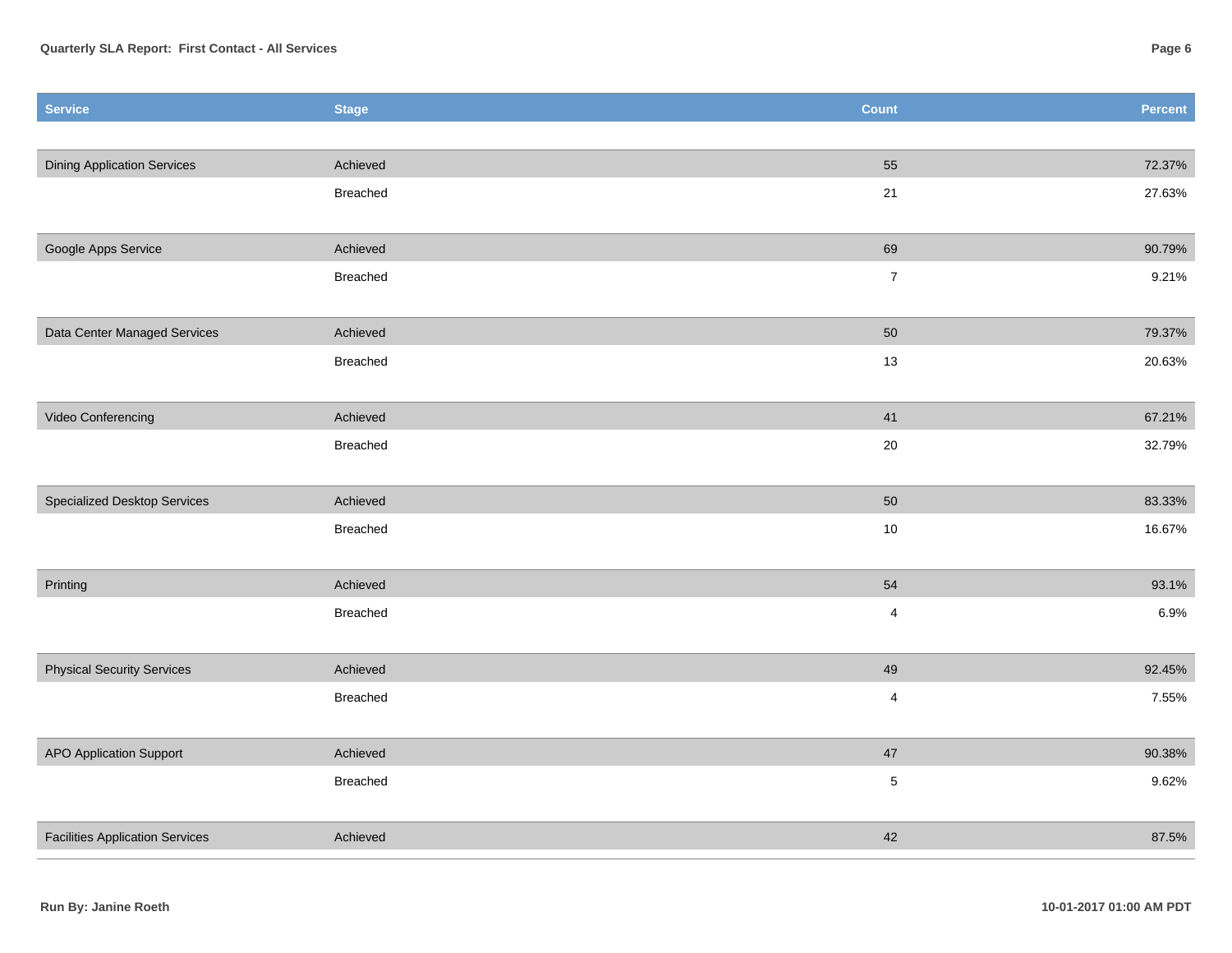| <b>Service</b>                     | <b>Stage</b>    | <b>Count</b>     | <b>Percent</b> |
|------------------------------------|-----------------|------------------|----------------|
|                                    | <b>Breached</b> | $\,6\,$          | 12.5%          |
|                                    |                 |                  |                |
| <b>Police Department IT</b>        | Achieved        | 21               | 44.68%         |
|                                    | Breached        | 26               | 55.32%         |
|                                    |                 |                  |                |
| <b>Firewall Services</b>           | Achieved        | 29               | 64.44%         |
|                                    | Breached        | 16               | 35.56%         |
|                                    |                 |                  |                |
| Application Infrastructure Hosting | Achieved        | 34               | 77.27%         |
|                                    | <b>Breached</b> | $10\,$           | 22.73%         |
|                                    |                 |                  |                |
| Databases                          | Achieved        | $34$             | 79.07%         |
|                                    | Breached        | $\boldsymbol{9}$ | 20.93%         |
|                                    |                 |                  |                |
| <b>Active Directory</b>            | Achieved        | 35               | 85.37%         |
|                                    | <b>Breached</b> | $\,6$            | 14.63%         |
|                                    |                 |                  |                |
| IT Request (Business Service)      | Achieved        | 31               | 79.49%         |
|                                    | Breached        | $\bf 8$          | 20.51%         |
|                                    |                 |                  |                |
| Hosting (Data Center)              | Achieved        | 26               | 68.42%         |
|                                    | Breached        | 12               | 31.58%         |
|                                    |                 |                  |                |
| <b>Administrative Tools</b>        | Achieved        | 27               | 77.14%         |
|                                    | Breached        | $\bf 8$          | 22.86%         |
|                                    |                 |                  |                |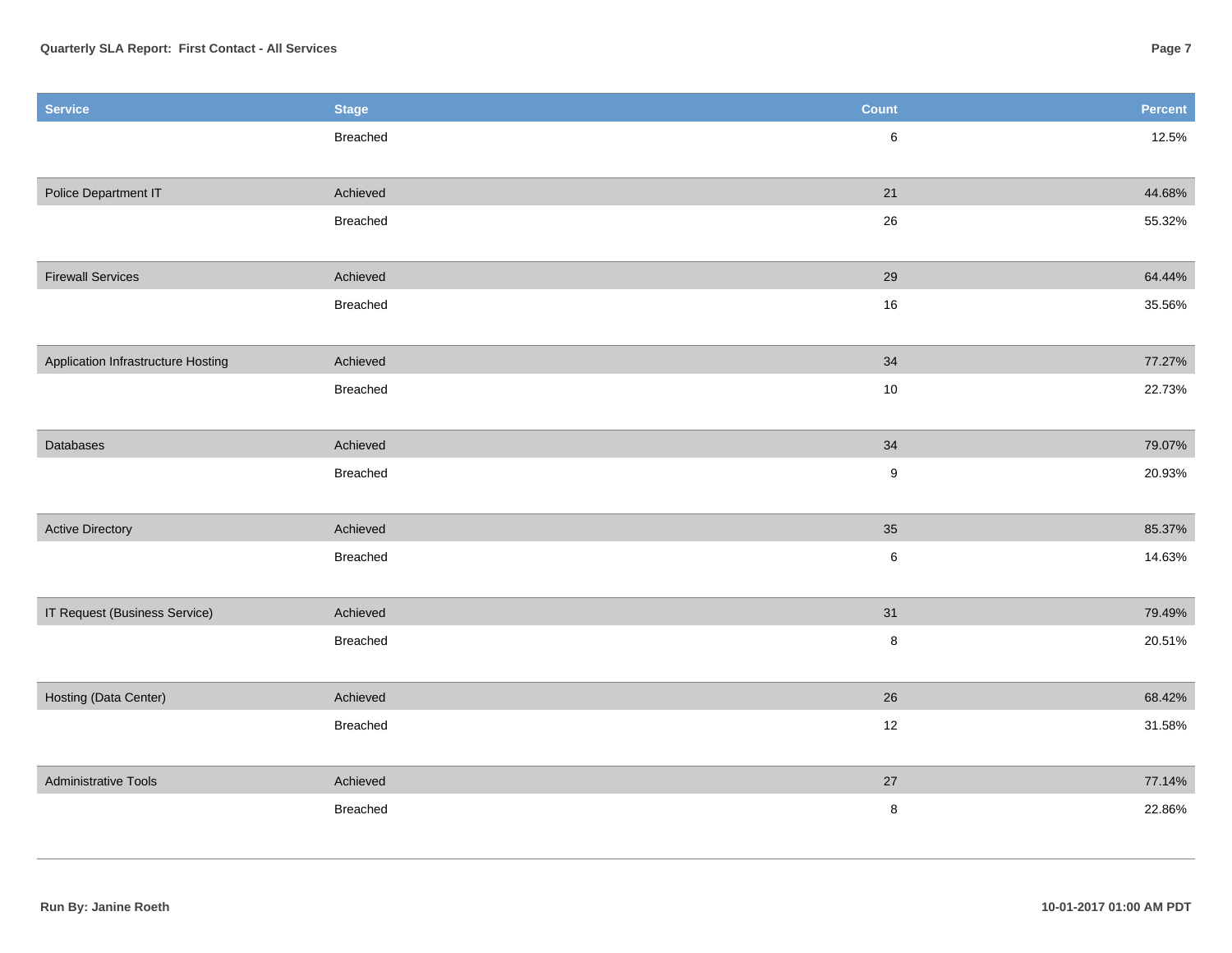## **Quarterly SLA Report: First Contact - All Services**

| <b>Service</b>                  | <b>Stage</b> | <b>Count</b>   | Percent |
|---------------------------------|--------------|----------------|---------|
| Computer Labs                   | Achieved     | 25             | 71.43%  |
|                                 | Breached     | $10\,$         | 28.57%  |
|                                 |              |                |         |
| Media Equipment and Support     | Achieved     | $28\,$         | 80%     |
|                                 | Breached     | $\overline{7}$ | 20%     |
|                                 |              |                |         |
| Integrated Library System (ILS) | Achieved     | 20             | 60.61%  |
|                                 | Breached     | 13             | 39.39%  |
|                                 |              |                |         |
| <b>Campus Directory</b>         | Achieved     | 29             | 93.55%  |
|                                 | Breached     | $\sqrt{2}$     | 6.45%   |
|                                 |              |                |         |
| <b>Application Support</b>      | Achieved     | $20\,$         | 71.43%  |
|                                 | Breached     | $\bf 8$        | 28.57%  |
|                                 |              |                |         |
| Other Help Needed               | Achieved     | $18$           | 69.23%  |
|                                 | Breached     | $\bf 8$        | 30.77%  |
|                                 |              |                |         |
| <b>Equipment Checkout</b>       | Achieved     | 19             | 82.61%  |
|                                 | Breached     | $\overline{4}$ | 17.39%  |
|                                 |              |                |         |
| Research IT Support             | Achieved     | $20\,$         | 95.24%  |
|                                 | Breached     | $\mathbf{1}$   | 4.76%   |
|                                 |              |                |         |
| Copyright/DMCA Notice           | Achieved     | $17$           | 100%    |
|                                 |              |                |         |